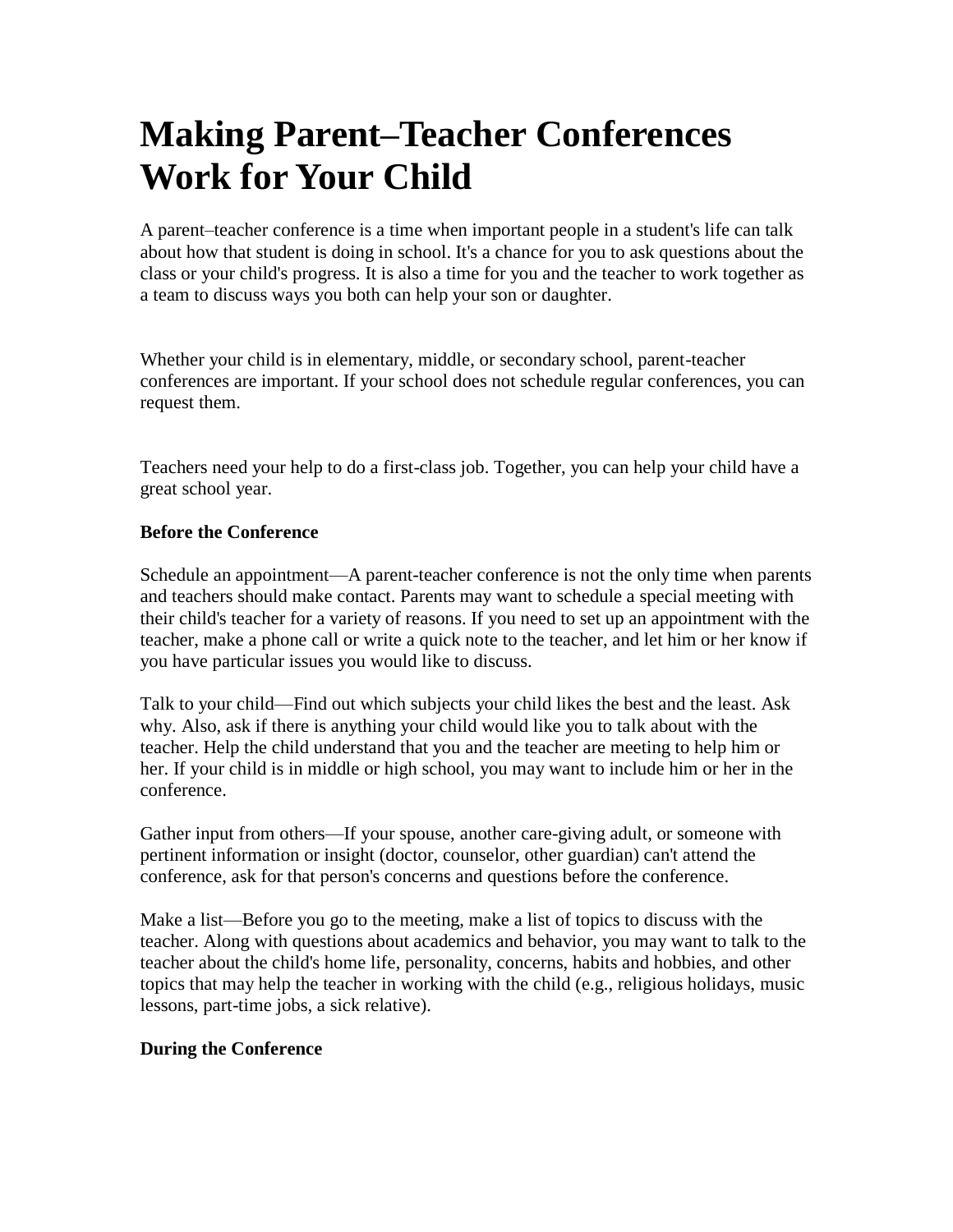Establish rapport—As an icebreaker, take notice of something that reflects well upon the teacher. For example, thank the teacher for having made thoughtful notes on your child's homework or for the special attention in helping your child learn to multiply.

Ask questions—Questions you ask during the conference can help you express your hopes for the student's success in class and for the teacher. It's a good idea to ask the important questions first, in case time runs out. The teacher's answers should help you both work together to help your child.

If your child receives special services (e.g., gifted and talented programs, speech or occupational therapy), be sure to ask about the frequency of services and your child's progress.

Addressing problems—Parent-teacher conferences are a good time to discuss any difficulties (either academic or behavioral) a child might be having at school. When problems arise, parents will want to

- Avoid angry or apologetic reactions. Instead, ask for examples.
- Ask what is being done about the problem and what strategies seem to help at school.
- Develop an action plan that may include steps that parents can take at home and steps the teacher will take when the problem comes up at school.
- Schedule a follow-up conference and decide on the best way to stay in touch (phone, e-mail, or letters sent to the home).

Develop an action plan—If the student needs help with a behavioral or an academic issue, you and the teacher should agree on specific plans—that you both will work on to help your child do better. Be sure you understand what the teacher suggests. If it's not clear, ask him or her to explain. Set up a way to check on your child's progress. You and the teacher can decide how best to stay in touch, such as through phone calls, notes, or additional meetings.

Ending the conference—End the conference by reviewing what you discussed and restating your action plan. This is also a good time to set up your next meeting.

## **After the Conference**

When discussing the conference with the child afterward, stress the good things that were covered and be direct about problems that were identified. If an action plan is in place, explain to the child what was arranged. When an action plan is in place, consider the following: Watch your child's behavior and check on classwork and homework. Ask how the student feels about schoolwork. Stay in touch with the teacher to discuss your child's progress. Express appreciation as progress is made. A good way to promote a continuing relationship with the teacher is to say "thank-you" with a note or a telephone call. Continuing to keep in touch with the teacher, even if things are going well, can play an important role in helping the child do better in school. When a child knows parents and